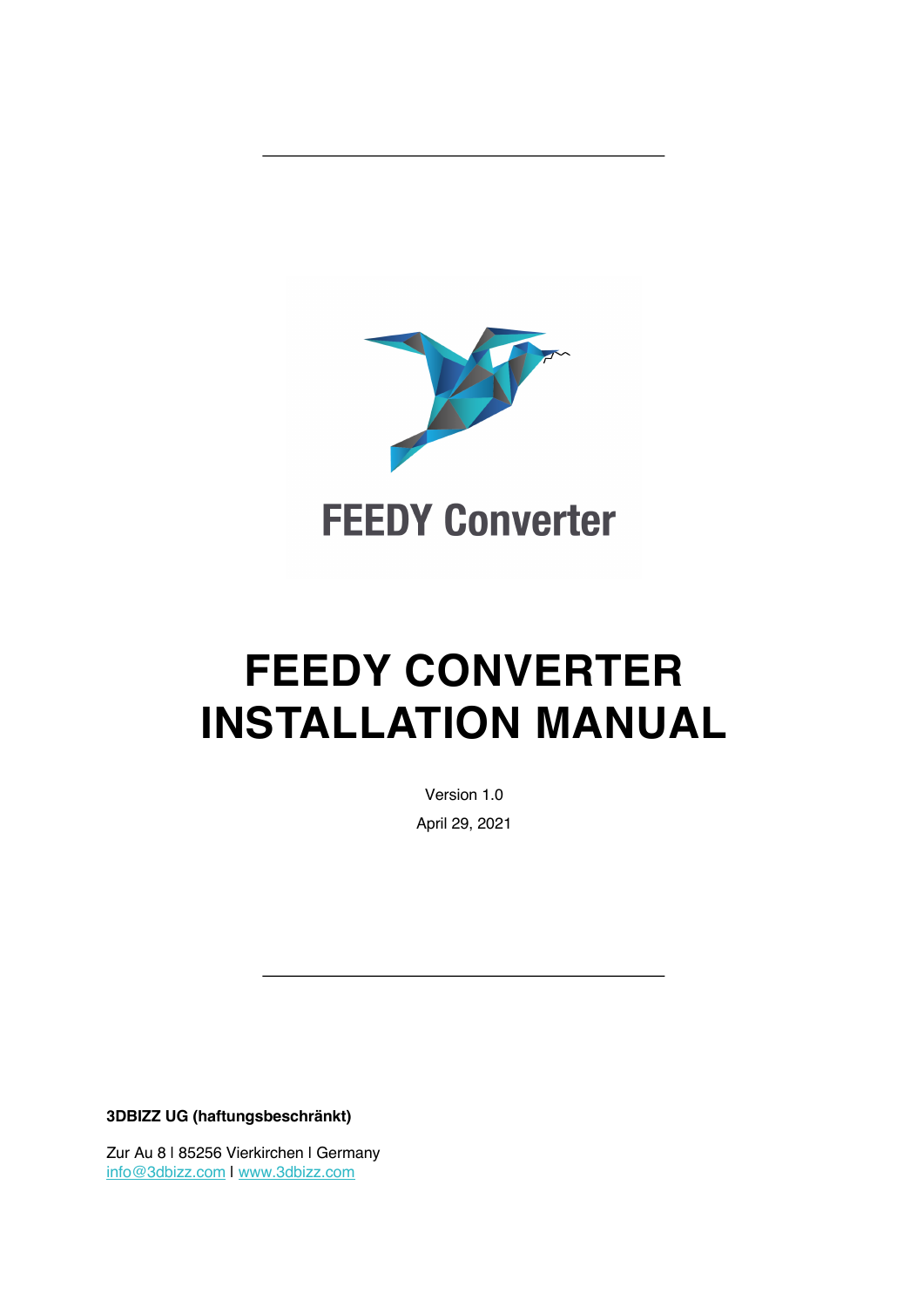## 3DBIZZ

## INSTALLATION

After running the installer select the desired language and click "OK"

| Installer Language |                           | ×      |
|--------------------|---------------------------|--------|
| ×.                 | Please select a language. |        |
|                    | English / English         |        |
|                    | OK                        | Cancel |



This is the welcome page, make sure to follow the instructions and click "Next"

| > 3DBIZZ Feedy Converter Setup                                                                                                                                                                                                                                                                                                                                                                                                                                                                                                 |  |                        | × |  |  |  |
|--------------------------------------------------------------------------------------------------------------------------------------------------------------------------------------------------------------------------------------------------------------------------------------------------------------------------------------------------------------------------------------------------------------------------------------------------------------------------------------------------------------------------------|--|------------------------|---|--|--|--|
| License Agreement<br>Please review the license terms before installing 3DBIZZ Feedy<br>Converter.                                                                                                                                                                                                                                                                                                                                                                                                                              |  | <b>FEEDY Converter</b> |   |  |  |  |
| Press Page Down to see the rest of the agreement.                                                                                                                                                                                                                                                                                                                                                                                                                                                                              |  |                        |   |  |  |  |
| END USER LICENSE AGREEMENT for 3Dfeedy Converter (referred to as "SOFTWARE"<br>hereinafter).                                                                                                                                                                                                                                                                                                                                                                                                                                   |  |                        |   |  |  |  |
| IMPORTANT! PLEASE READ THE TERMS AND CONDITIONS of this license agreement<br>carefully before proceeding with the installation of the program. The 3DBIZZ End-User<br>License Agreement (EULA) is a legal agreement between you (as an individual or entity)<br>and 3DBIZZ. It applies to 3DBIZZ software product(s) and any 3dBIZZ services, possibly<br>related software components, media, printed materials and online or electronic<br>documentation (exent to the extent such services or undates are accompanied by new |  |                        |   |  |  |  |
| If you accept the terms of the agreement, select the first option below. You must accept the<br>agreement to install 3DBIZZ Feedy Converter. Click Next to continue.                                                                                                                                                                                                                                                                                                                                                           |  |                        |   |  |  |  |
| $\bigcirc$ I accept the terms of the License Agreement<br>I do not accept the terms of the License Agreement<br>Nullsoft Install System v3.04                                                                                                                                                                                                                                                                                                                                                                                  |  |                        |   |  |  |  |
| $<$ Back<br>Next                                                                                                                                                                                                                                                                                                                                                                                                                                                                                                               |  | Cancel                 |   |  |  |  |

Read the END USER LICENSE AGREEMENT and accept it by clicking on "I accept the terms of the License Agreement" After that the "Next" Button will be visible and you can go to the next page by clicking on it.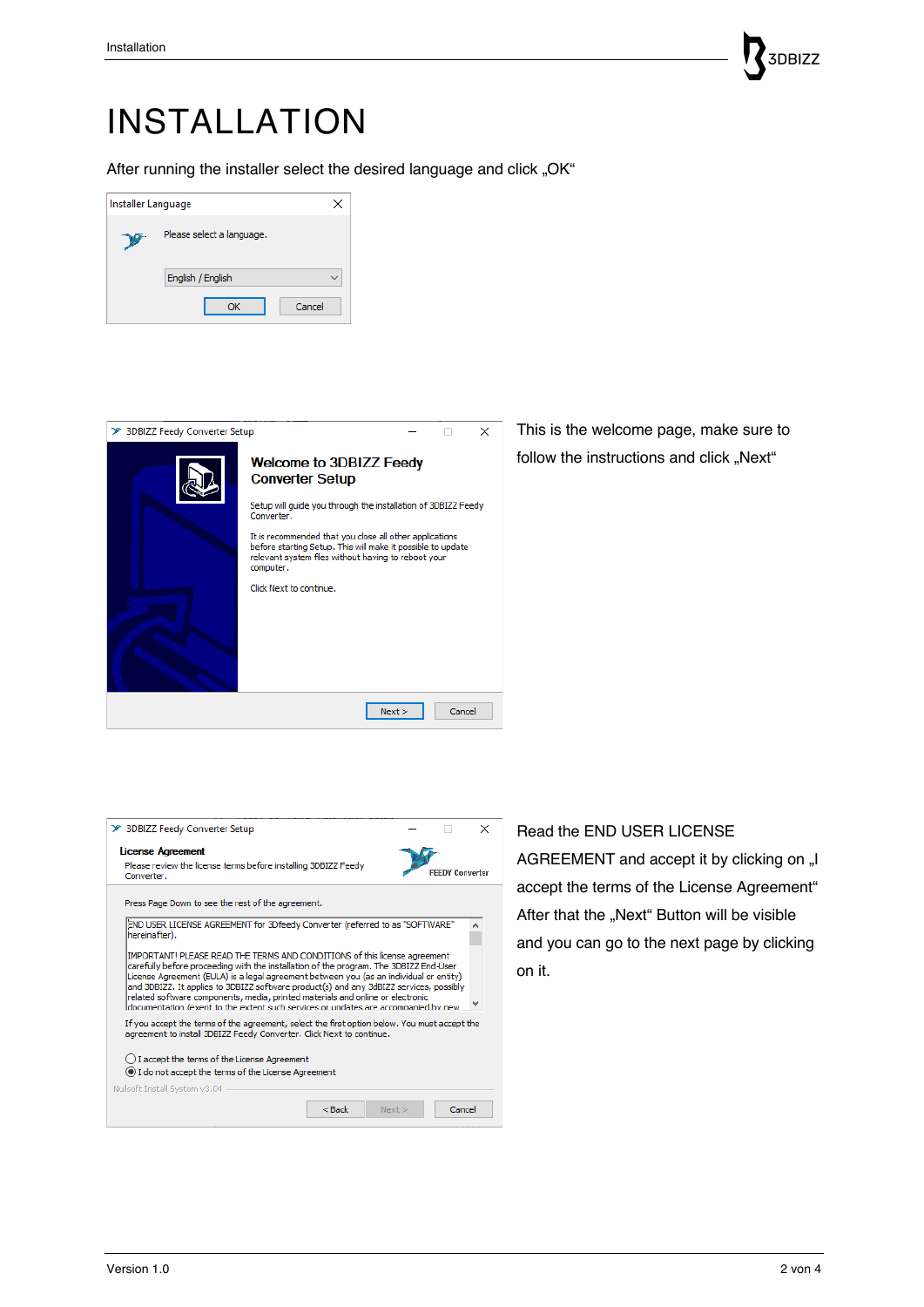| > 3DBIZZ Feedy Converter Setup                                                                                                                                          |                        | × |
|-------------------------------------------------------------------------------------------------------------------------------------------------------------------------|------------------------|---|
| <b>Choose Install Location</b><br>Choose the folder in which to install 3DBIZZ Feedy Converter.                                                                         | <b>FEEDY Converter</b> |   |
| Setup will install 3DBIZZ Feedy Converter in the following folder. To install in a different<br>folder, click Browse and select another folder. Click Next to continue. |                        |   |
|                                                                                                                                                                         |                        |   |
| <b>Destination Folder</b>                                                                                                                                               |                        |   |
| C:\Program Files\3DBIZZ\                                                                                                                                                | Browse                 |   |
| Space required: 2.0 MB<br>Space available: 13.0 GB                                                                                                                      |                        |   |
| Nullsoft Install System v3.04                                                                                                                                           |                        |   |
|                                                                                                                                                                         |                        |   |

**SDBIZZ** 

be fine and you just have to click "Next"

|                                                                                                                                              |                |                        | $\times$ |
|----------------------------------------------------------------------------------------------------------------------------------------------|----------------|------------------------|----------|
| > 3DBIZZ Feedy Converter Setup                                                                                                               |                |                        |          |
| <b>Choose Start Menu Folder</b>                                                                                                              |                |                        |          |
| Choose a Start Menu folder for the 3DBIZZ Feedy Converter<br>shortcuts.                                                                      |                | <b>FEEDY Converter</b> |          |
|                                                                                                                                              |                |                        |          |
| Select the Start Menu folder in which you would like to create the program's shortcuts. You<br>can also enter a name to create a new folder. |                |                        |          |
|                                                                                                                                              |                |                        |          |
| <b>3DBIZZ Feedy Converter</b>                                                                                                                |                |                        |          |
| FreeCAD 0.19                                                                                                                                 |                |                        |          |
| <b>G DATA TOTAL SECURITY</b>                                                                                                                 |                |                        |          |
| Ghostscript                                                                                                                                  |                |                        |          |
| Git<br>GNU Octave 5.2.0                                                                                                                      |                |                        |          |
| Image-Line                                                                                                                                   |                |                        |          |
| Inkscape                                                                                                                                     |                |                        |          |
| <b>Intel</b>                                                                                                                                 |                |                        |          |
| <b>TrfanView</b>                                                                                                                             |                |                        |          |
| <b>lava</b>                                                                                                                                  |                |                        |          |
| Java Development Kit                                                                                                                         |                |                        |          |
| Do not create shortcuts                                                                                                                      |                |                        |          |
| Nullsoft Install System v3.04                                                                                                                |                |                        |          |
|                                                                                                                                              |                |                        |          |
| $<$ Back                                                                                                                                     | <b>Install</b> | Cancel                 |          |

You can customize the Start Menu folder in which the shortcuts should be placed. Alternatively you can skip this step by selecting "Do not creat shortcuts", which is not recomment.

To start the installation process click on the "Install" Button

| > 3DBIZZ Feedy Converter Setup                                             |                        |
|----------------------------------------------------------------------------|------------------------|
| Installing<br>Please wait while 3DBIZZ Feedy Converter is being installed. | <b>FEEDY Converter</b> |
| Extract: Feedy Converter.exe 100%                                          |                        |
| Show details                                                               |                        |
|                                                                            |                        |
|                                                                            |                        |
| Nullsoft Install System v3.04<br>$<$ Back                                  | Cancel<br>Next         |

## The installation process may take a few seconds